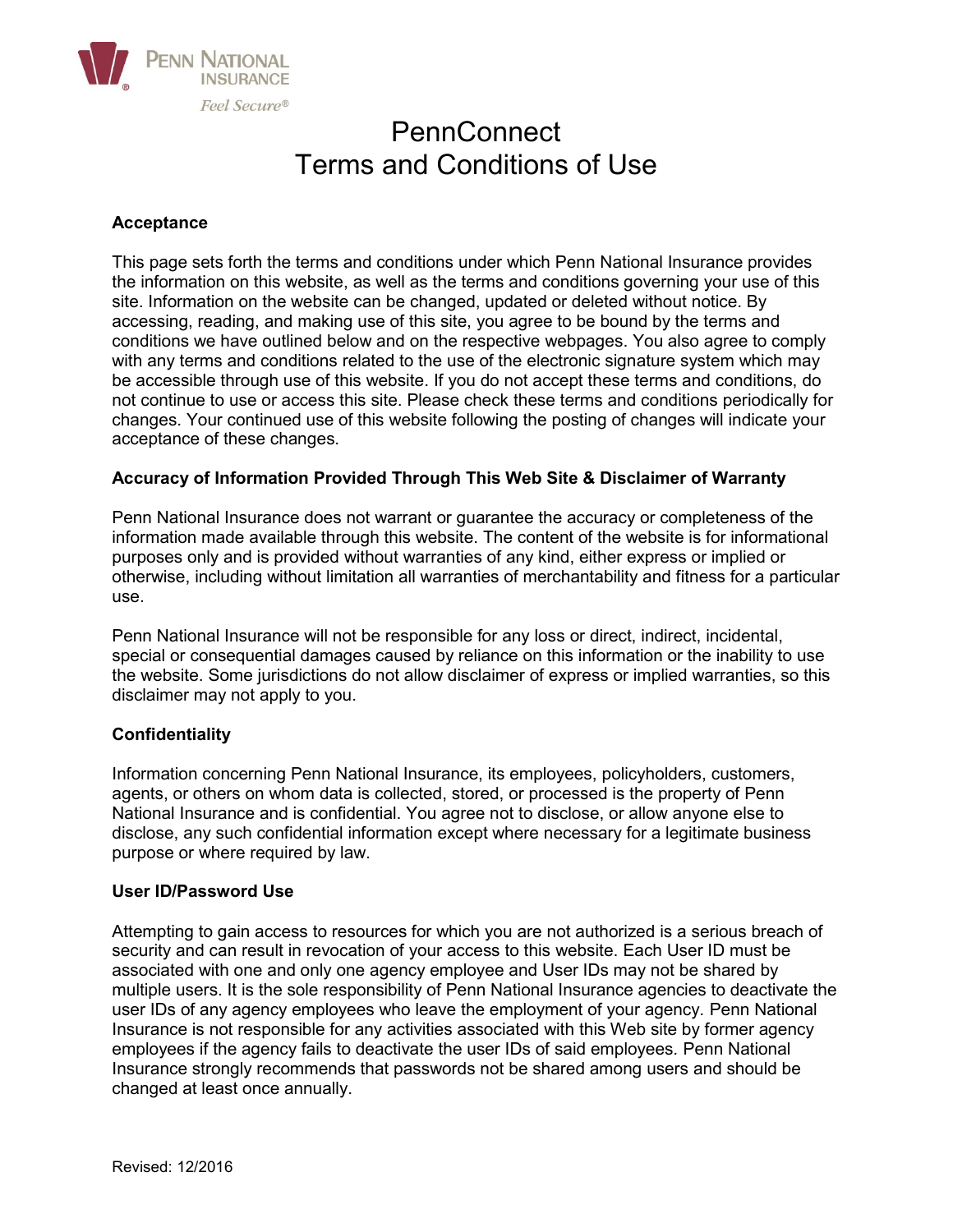# **Privacy**

Penn National Insurance is committed to protecting your privacy. We will limit access to information on the website to those who need it to conduct our business. We will not disclose information on our employees, policyholders, customers, or agents except for legitimate business reasons or where required by law. Penn National Insurance follows all applicable statutes, rules and regulations with respect to privacy, and Penn National Insurance agents are bound by the privacy laws of the states in which they do business*.* Penn National Insurance has the right, but not the obligation, to monitor the information transmitted to and from this website.

## **Hyperlinks**

This website may contain links to other websites that are not maintained by Penn National Insurance. Penn National Insurance is not responsible for the content or privacy practices of these linked websites. Such links do not constitute an endorsement of any third-party resources or content.

## **Software**

Penn National Insurance does not warrant that any information, software or other materials accessible, referenced or linked through one of our webpages is free of defects, viruses, worms, Trojan horses or other harmful components.

## **Use of Cookies**

A cookie is a message given to a web browser by a Web server. Usually, the browser stores the message in a text file called cookie.txt. The message is then sent back to the server each time the browser requests a page from the server. The main purpose of cookies is to identify users and possibly prepare customized Web pages for them. Cookies are not used on this Web site to collect or store personal information. However, cookies are used to pass information that's necessary to the functioning of our systems. The browser used by the agency must be set to allow use of cookies in order to clear the security process to access restricted sections of this site.

# **Solicitation**

The insurance coverages and services of the companies of Penn National Insurance are directed toward individuals and entities located in the United States only. Insurance coverages and services of the companies of Penn National Insurance are not available in all states. This Web site does not represent solicitation of business in states or jurisdictions in which Penn National Insurance is not licensed.

## **Limitation of Liability**

PENN NATIONAL INSURANCE SHALL NOT BE LIABLE TO AGENT, ANY CUSTOMER OR ANY THIRD PARTY THAT USES THIS WEBSITE OR RECEIVES EMAILS FROM PENN NATIONAL INSURANCE FOR ANY CLAIMS OR DAMAGES THAT MAY BE SUFFERED BY AGENT, ANY CUSTOMER OR ANY SUCH THIRD PARTY INCLUDING, WITHOUT LIMITATION, ANY AND ALL LOSSES OR DAMAGES INCLUDING BUT NOT LIMITED TO DAMAGES FOR LOSS OF BUSINESS INFORMATION, LOSS OF BUSINESS OPPORTUNITIES, LOSS OF USE OF DATA, LOST SAVINGS RESULTING FROM LOSS OF DATA, INABILITY TO ACCESS THE INTERNET OR INABILITY TO TRANSMIT OR RECEIVE INFORMATION, CAUSED BY OR RESULTING FROM DELAYS, NON-DELIVERY, OR